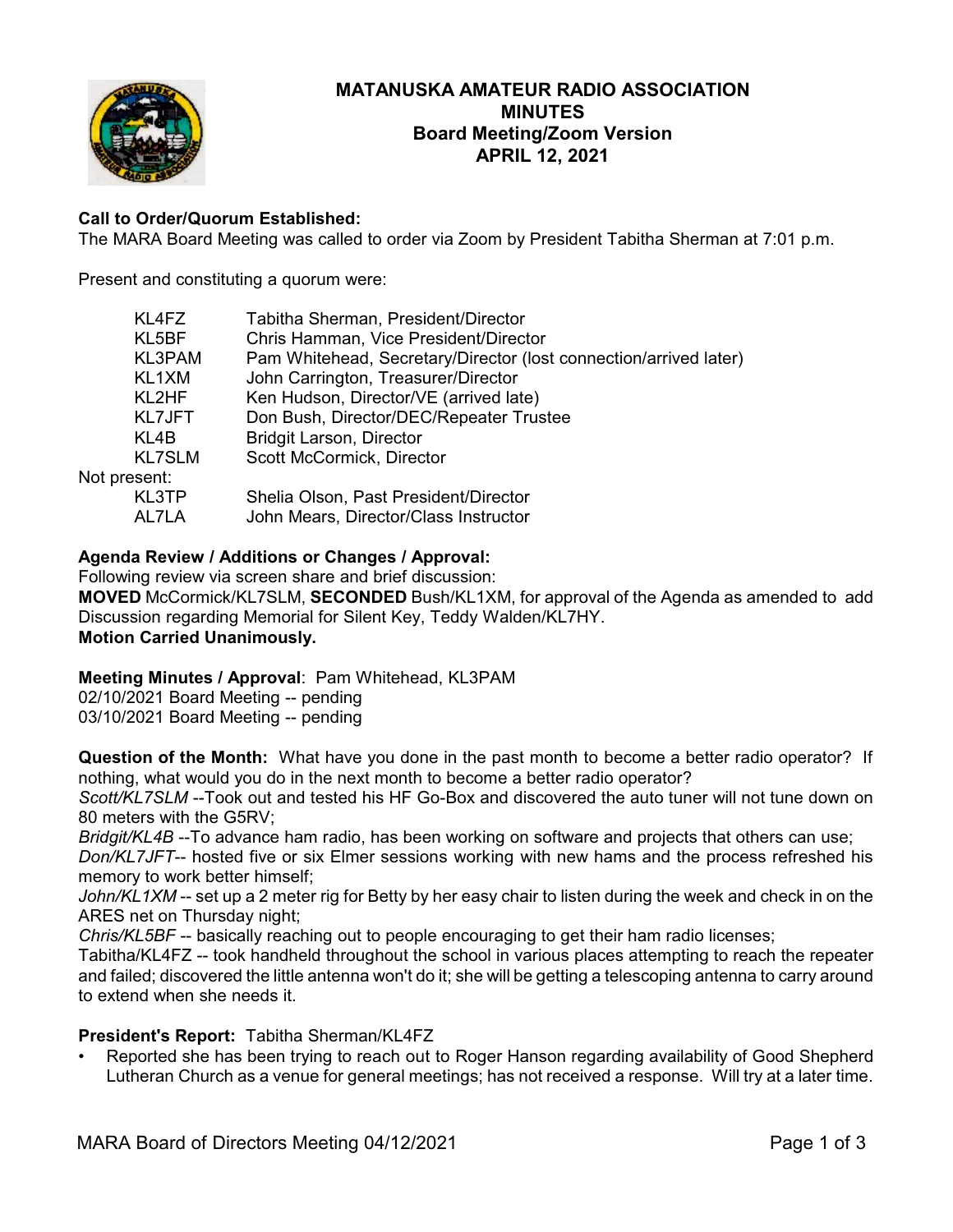# **Vice President's Report:** Chris Hamman, KL5BF

- Nothing new to report; continues to solicit ideas for programs;
- CW was suggested; he will check to see what he can find.

#### **Secretary's Report:** Pam Whitehead, KL3PAM

• Lost connection/no report.

#### **Treasurer's Report:** John Carrington, KL1XM

- General account: \$3,077.41; includes \$17.00 rebate for ARRL dues paid through the Club.
- Book account: \$1,028.42; paid John Mears \$424.20 for 25 books on order, who had 10 sold (\$250.00) before they were received.
- Reported corrections to Pam/KL3PAM's Memorandum Summary of Actions Taken dated April 12, 2021; he will send her an email.

# **Website Facilitator / Trailer Committee / ARES Report:** Don Bush, KL7JFT

- Reported the website is up to date; added information regarding Teddy Walden (Silent Key);
- COVID report is current;
- Reported everything is good inside the Trailer; most of the snow is gone; batteries are good;
- When it warms up we can start doing some maintenance;
- Has training programs put together to begin training.
- The WE Paper has been soliciting articles from us on Ham Radio; he is working on an article to submit;

#### **VE Report:** Ken Hudson, KL2HF

- Reported 3 new Technicians, one of which went on to pass General; also 3 new Generals, one of which upgraded to Extra;
- Next testing is April 24, 2021.

# **Licensing Classes**: John Mears, AL7LA

• No report.

#### **Sunshine Committee:** Tabitha Sherman, KL4FZ

• Reported card sent to Lois, Teddy's widow, expressing the Club's condolences.

#### **Upcoming Events:**

- 1. 04/17/2021 Virtual Breakfast Meeting via Zoom 9-10 am
- 2. 04/24/2021 Licensing Exams, Am-Vets Building, Wasilla, 7:00 pm
- 3. 04/30/2021 MARA General Meeting via Zoom, 7:00 pm
- 4. 05/12/2021 MARA Board Meeting via Zoom, 7:00 pm
- 5. 05/15/2021 Virtual Breakfast Meeting via Zoom, 9-10 am
- 6. 05/22/2021 Licensing Exams, Am-Vets Building, Wasilla, 7:00 pm
- 7. 05/28/2021 MARA General Meeting via Zoom, 7:00 pm

# **Ongoing Business:**

- 1. Reminder Tabitha/KL4FZ will not be present for the April General Meeting.
- 2. Hamfest -- venue?

Confirmation on venue is pending. Don/KL7JFT suggested setting a date in September and then come up with venues. Following discussion:

**MOVED** Carrington/KL1XM, **SECONDED** McCormick/KL7SLM, to set a tentative date for Hamfest for September 18, 2021.

#### **Motion Carried Unanimously.**

MARA Board of Directors Meeting 04/12/2021 **Page 2 of 3**